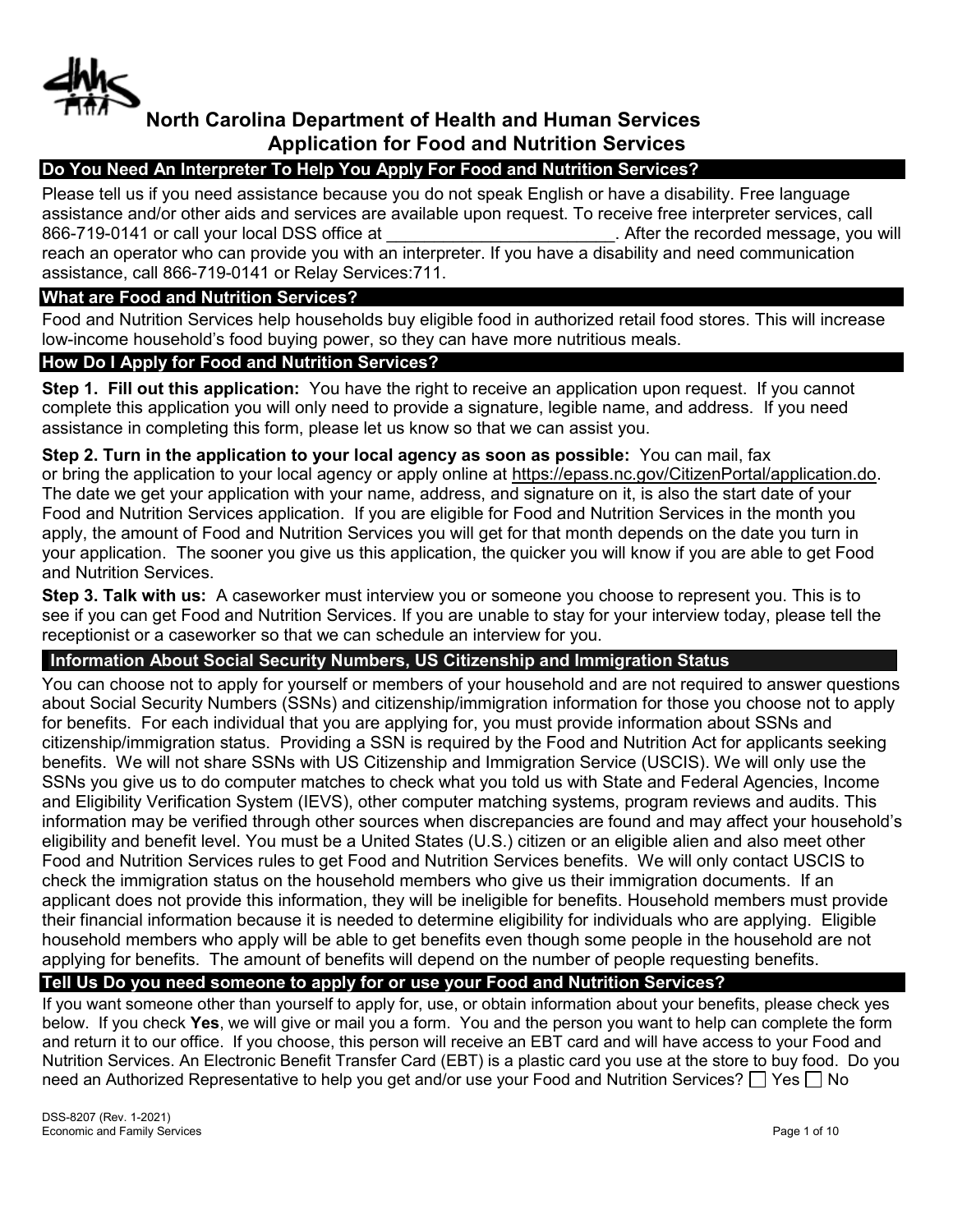## **When will I get my Food and Nutrition Services?**

If you are able to get Food and Nutrition Services, you will get them within **30 calendar days** from the date you turn in the application with your name, address, and signature. If you are applying for FNS and SSI at the same time from an institution the filing date is the date you are released from the institution. You may be able to get Food and Nutrition Services within **7 calendar days** if you qualify for expedited benefits. In order to evaluate you for expedited benefits make sure that you have provided us the needed information by answering the questions regarding your household's income, assets and expenses and if anyone is a migrant/seasonal farm worker. Your household may be in an emergency situation if:

- Your household's gross monthly income is less than \$150 and your household's cash or money in the bank is \$100 or less, or
- Your household's rent, mortgage and utilities are more than your household's gross monthly income and cash or money in the bank, or
- You or a member of your household is a migrant/seasonal farm worker.

## **Expedited Benefits**

| The follow information will help us determine whether the applicant and the people in their home may be eligible               |  |  |  |  |  |  |
|--------------------------------------------------------------------------------------------------------------------------------|--|--|--|--|--|--|
| for Food and Nutrition Services within seven days.                                                                             |  |  |  |  |  |  |
| What is the household's total countable monthly gross income?                                                                  |  |  |  |  |  |  |
| What is the total household cash on hand/savings?                                                                              |  |  |  |  |  |  |
| What are the total monthly shelter costs (rent or mortgage) that the household pays?                                           |  |  |  |  |  |  |
| What is the total monthly utility cost (Standard Utility Allowance (SUA)/Basic Utility Allowance (BUA)/Telephone               |  |  |  |  |  |  |
| Utility Allowance (TUA)) that the household pays?                                                                              |  |  |  |  |  |  |
| Is anyone in the home a migrant or seasonal farm worker? $\Box$ Yes $\Box$ No If Yes, complete a – d If no, go to next section |  |  |  |  |  |  |
| Did his/her job end recently? $\Box$ Yes $\Box$ No<br>a.                                                                       |  |  |  |  |  |  |
| Did the only income received for the month of application end before today? $\Box$ Yes $\Box$ No<br>b.                         |  |  |  |  |  |  |
| Will he/she receive \$25 or less from a new employer within 10 days? $\Box$ Yes $\Box$ No<br>C.                                |  |  |  |  |  |  |
| Will his/her liquid resources such as cash, checking/savings be \$100 or less? $\Box$ Yes $\Box$ No<br>d.                      |  |  |  |  |  |  |
| Tell IIe About the Beaple in vour bougehold                                                                                    |  |  |  |  |  |  |

# **Tell Us About the People in your household.**

**Tell Us About the People in Your Household** 

Your household is you and everyone who lives with you, even if they are not relatives. Fill in the chart below for all the people in your household and indicate if you are applying for them. Attach a piece of paper if you need more space to complete this section. We will determine who must be included in your Food and Nutrition Services case.

| <b>Name</b><br>(First, Middle Initial, Relationship Marital   Birth<br>& Last) | to You | <b>Status Date</b> | **Age | <b>Sex</b><br>M/F | <b>Applying</b><br>for<br>Benefits?<br>(Yes/No) | *Optional<br>*Social<br><b>Security</b><br><b>Number</b><br>(see<br>below) | *Optional<br>U.S.<br>Citizen?<br>(Yes/No)<br>(see<br>below) | *Optional<br>Hispanic<br>or Latino<br>(Yes/No)<br>(see<br>below) | <i>**</i> Optional<br>Race<br>(see<br>below) | Buy &<br>Cook<br><b>Togeth</b><br>er?<br>Yes/No | ***Live in a<br><b>Homeless</b><br><b>Shelter or</b><br>On the Street<br>(Yes/No) |
|--------------------------------------------------------------------------------|--------|--------------------|-------|-------------------|-------------------------------------------------|----------------------------------------------------------------------------|-------------------------------------------------------------|------------------------------------------------------------------|----------------------------------------------|-------------------------------------------------|-----------------------------------------------------------------------------------|
|                                                                                | Self   |                    |       |                   |                                                 |                                                                            |                                                             |                                                                  |                                              |                                                 |                                                                                   |
|                                                                                |        |                    |       |                   |                                                 |                                                                            |                                                             |                                                                  |                                              |                                                 |                                                                                   |
|                                                                                |        |                    |       |                   |                                                 |                                                                            |                                                             |                                                                  |                                              |                                                 |                                                                                   |
|                                                                                |        |                    |       |                   |                                                 |                                                                            |                                                             |                                                                  |                                              |                                                 |                                                                                   |
|                                                                                |        |                    |       |                   |                                                 |                                                                            |                                                             |                                                                  |                                              |                                                 |                                                                                   |
|                                                                                |        |                    |       |                   |                                                 |                                                                            |                                                             |                                                                  |                                              |                                                 |                                                                                   |

**\*Social Security Numbers and Citizenship Information are not needed for those not applying for benefits.**

**\*Eligibility or level of benefits are not affected if ethnicity or race is not answered.** \*Giving your ethnicity and race information is voluntary and may be protected by the Privacy Act. Eligibility or level of benefits are not affected if ethnicity or race is not answered. When the information is not provided the agency will collect the information by observation during the interview. Giving this information will help ensure program benefits are distributed without regard to race, color, or national origin (this information is used for statistical purposes only).

**\*\*RACE: Choose one or more numbers that apply and enter above for Race**: **1** - American Indian/Alaskan Native, **2** – Asian, **3** – Black/African American,  **4** – Native Hawaiian/Other Pacific Islander and **5** – White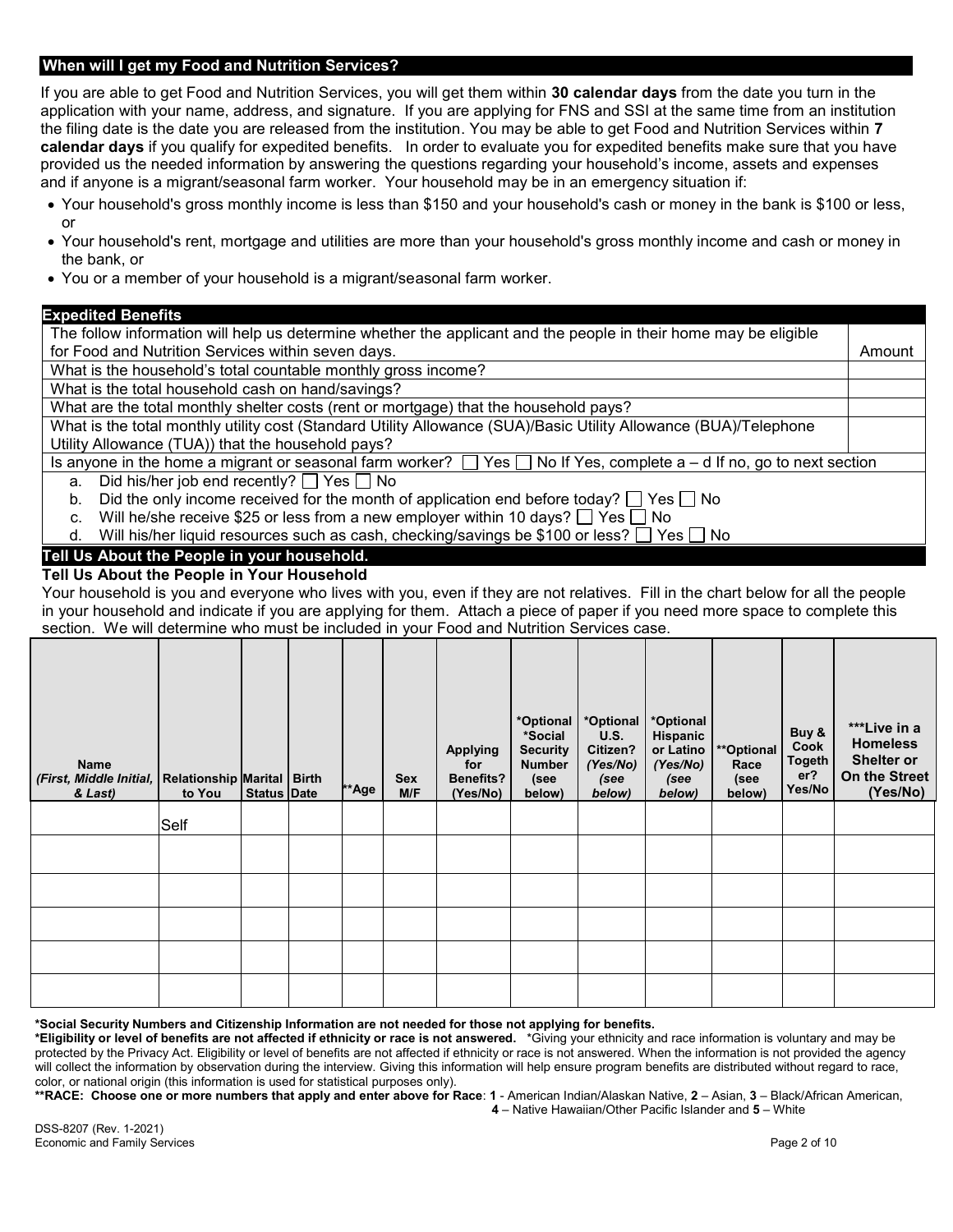| *** These questions may assist in identifying Able-Bodied Adults without Dependents (ABAWD). Please<br>answer these questions about any activity within the last 6 months.<br>Are you a resident of this state? $\Box$ Yes $\Box$ No  |                                                                                                                                                                                                                                                                                                                                                          |  |  |  |  |  |  |
|---------------------------------------------------------------------------------------------------------------------------------------------------------------------------------------------------------------------------------------|----------------------------------------------------------------------------------------------------------------------------------------------------------------------------------------------------------------------------------------------------------------------------------------------------------------------------------------------------------|--|--|--|--|--|--|
| Please check the type of living situation that best describes your household. We/I live in a $\Box$ Home                                                                                                                              |                                                                                                                                                                                                                                                                                                                                                          |  |  |  |  |  |  |
| □ Adult Care Home □ ***Alcohol and/or Drug Treatment Center □ Group Home □ Halfway House □ Hotel                                                                                                                                      |                                                                                                                                                                                                                                                                                                                                                          |  |  |  |  |  |  |
| □ striptitution □ ***Residential Treatment Facility □ ***Shelter for Battered Women and Children □ Other                                                                                                                              |                                                                                                                                                                                                                                                                                                                                                          |  |  |  |  |  |  |
| Does everyone in your home buy food and cook meals together? $\Box$ Yes $\Box$ No If no, who buys separately                                                                                                                          |                                                                                                                                                                                                                                                                                                                                                          |  |  |  |  |  |  |
|                                                                                                                                                                                                                                       |                                                                                                                                                                                                                                                                                                                                                          |  |  |  |  |  |  |
| Does anyone in your household have an EBT card? □ Yes □ No Who?                                                                                                                                                                       |                                                                                                                                                                                                                                                                                                                                                          |  |  |  |  |  |  |
| If yes, what State issued this card? _________________When was it last used? _______________________                                                                                                                                  |                                                                                                                                                                                                                                                                                                                                                          |  |  |  |  |  |  |
| Does anyone get Food and Nutrition Services, Food Stamps, or SNAP in this or another county or state? □ Yes □ No                                                                                                                      |                                                                                                                                                                                                                                                                                                                                                          |  |  |  |  |  |  |
| If yes, who? ___________________________________What County or State? ___________________________________                                                                                                                             |                                                                                                                                                                                                                                                                                                                                                          |  |  |  |  |  |  |
| When did the benefits start?<br>When did the benefits end?<br>Men did the benefits end?<br>Men did the benefits end?<br>Amount of benefits received?<br>Men did the benefits received?<br>Men did the benefits received?<br>Men did t |                                                                                                                                                                                                                                                                                                                                                          |  |  |  |  |  |  |
| Does anyone participate in a Food Distribution Program on an Indian Reservation? $\Box$ Yes $\Box$ No                                                                                                                                 |                                                                                                                                                                                                                                                                                                                                                          |  |  |  |  |  |  |
| Does anyone in your household fit a situation below?                                                                                                                                                                                  |                                                                                                                                                                                                                                                                                                                                                          |  |  |  |  |  |  |
| Please check any that apply.                                                                                                                                                                                                          |                                                                                                                                                                                                                                                                                                                                                          |  |  |  |  |  |  |
| $\Box$ A foster child Do you want to include this child on the case? $\Box$ Yes $\Box$ No                                                                                                                                             | Who?                                                                                                                                                                                                                                                                                                                                                     |  |  |  |  |  |  |
| □ ***Pregnant Due Date _________________                                                                                                                                                                                              |                                                                                                                                                                                                                                                                                                                                                          |  |  |  |  |  |  |
| *** In a drug/alcohol treatment program                                                                                                                                                                                               |                                                                                                                                                                                                                                                                                                                                                          |  |  |  |  |  |  |
| *** A live-in person (attendant) who takes care of someone in your household                                                                                                                                                          |                                                                                                                                                                                                                                                                                                                                                          |  |  |  |  |  |  |
| $\Box$ Renting a room from you                                                                                                                                                                                                        |                                                                                                                                                                                                                                                                                                                                                          |  |  |  |  |  |  |
| Paying for food and a place to stay                                                                                                                                                                                                   |                                                                                                                                                                                                                                                                                                                                                          |  |  |  |  |  |  |
| Disqualified from Food and Nutrition Services in North Carolina or another state                                                                                                                                                      | Who?                                                                                                                                                                                                                                                                                                                                                     |  |  |  |  |  |  |
| Trying to avoid a felony prosecution or fleeing from law enforcement                                                                                                                                                                  | Who?                                                                                                                                                                                                                                                                                                                                                     |  |  |  |  |  |  |
| Trying to avoid jail after conviction of a felony                                                                                                                                                                                     | Who?                                                                                                                                                                                                                                                                                                                                                     |  |  |  |  |  |  |
| Violating conditions of probation or parole                                                                                                                                                                                           |                                                                                                                                                                                                                                                                                                                                                          |  |  |  |  |  |  |
| A person convicted of a drug related felony or controlled substance committed after<br>August 22, 1996. If convicted what state__________ date of conviction_                                                                         |                                                                                                                                                                                                                                                                                                                                                          |  |  |  |  |  |  |
| A person convicted of fraudulently receiving duplicate benefits<br>in any State after August 22, 1996. If convicted what state _____date of conviction                                                                                | Who? $\frac{1}{\sqrt{1-\frac{1}{2}}\left\vert \frac{1}{2}+1\right\vert }$                                                                                                                                                                                                                                                                                |  |  |  |  |  |  |
| A person convicted of trading benefits for guns, drugs, ammunitions, or explosives<br>after August 22, 1996. If convicted what state date of conviction                                                                               | Who? $\qquad \qquad$                                                                                                                                                                                                                                                                                                                                     |  |  |  |  |  |  |
| A person convicted of buying or selling benefits over \$500 or more                                                                                                                                                                   | Who? $\overline{\qquad \qquad }$                                                                                                                                                                                                                                                                                                                         |  |  |  |  |  |  |
| after August 22, 1996. If convicted what state<br>date of conviction__________<br>*** In college or trade/vocational/technical school at least half-time<br>Name of School                                                            |                                                                                                                                                                                                                                                                                                                                                          |  |  |  |  |  |  |
| *** Physically or mentally unfit for employment<br>$\mathsf{L}$                                                                                                                                                                       |                                                                                                                                                                                                                                                                                                                                                          |  |  |  |  |  |  |
| □ *** Operates a Home School at least 30 hours a week                                                                                                                                                                                 |                                                                                                                                                                                                                                                                                                                                                          |  |  |  |  |  |  |
| $\Box$ ***Caring for an incapacitated person (does not have to live in the home)                                                                                                                                                      |                                                                                                                                                                                                                                                                                                                                                          |  |  |  |  |  |  |
| ***Participates in an official Refugee Employment Program                                                                                                                                                                             | $\normalsize \begin{picture}(10,10) \put(0,0){\line(1,0){10}} \put(15,0){\line(1,0){10}} \put(15,0){\line(1,0){10}} \put(15,0){\line(1,0){10}} \put(15,0){\line(1,0){10}} \put(15,0){\line(1,0){10}} \put(15,0){\line(1,0){10}} \put(15,0){\line(1,0){10}} \put(15,0){\line(1,0){10}} \put(15,0){\line(1,0){10}} \put(15,0){\line(1,0){10}} \put(15,0){$ |  |  |  |  |  |  |
| *** Unable to work due to alcohol and/or drug addiction                                                                                                                                                                               | Who?                                                                                                                                                                                                                                                                                                                                                     |  |  |  |  |  |  |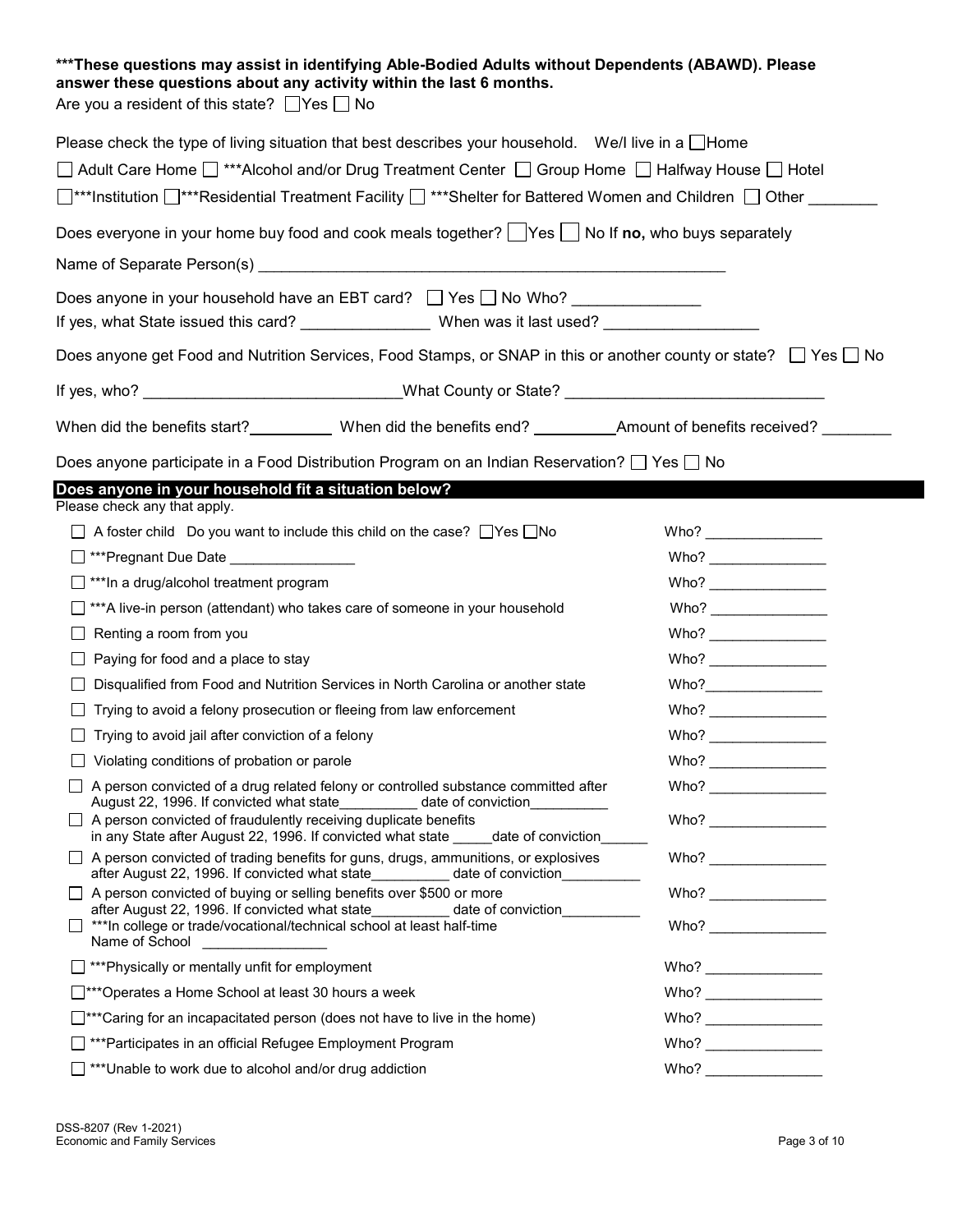## **\*\*\*These questions may assist in identifying Able-Bodied Adults without Dependents (ABAWD).**

# **What assets do people in your household have?**

Assets are valuable items that you own such as cash or bank accounts. We will determine if verification is needed and if it is accessible to you.

Has anyone in your household transferred assets in the last 3 months in order to receive Food and Nutrition Services?  $\Box$  Yes  $\Box$  No

Does your household own any of the assets listed below?  $\Box$  Yes  $\Box$  No

Please check all the assets you own, someone else in your household owns, or jointly own with non-household member.

| <b>Type of Asset</b>                                           | <b>Who Does This Belong To?</b> | <b>Value or Worth</b> | <b>Business Name and</b><br><b>Account Number</b> |
|----------------------------------------------------------------|---------------------------------|-----------------------|---------------------------------------------------|
| Cash                                                           |                                 |                       |                                                   |
| Checking and/or Savings Acct<br>$\mathbf{L}$                   |                                 |                       |                                                   |
| <b>Retirement Accounts</b>                                     |                                 |                       |                                                   |
| <b>Mutual Funds or Trust Funds</b><br>$\Box$                   |                                 |                       |                                                   |
| <b>Prepaid Burial Contracts</b><br>$\mathbf{L}$                |                                 |                       |                                                   |
| Certificates of Deposit (CD's)                                 |                                 |                       |                                                   |
| Stocks or Bonds<br>$\mathbf{L}$                                |                                 |                       |                                                   |
| Lottery/Gambling Winnings                                      |                                 |                       |                                                   |
| Other Assets Not Listed (such as<br>$\Box$<br>interest income) |                                 |                       |                                                   |

# **What money do people in your household get from work?**

\*\*\*Does anyone in your household work?  $\Box$  Yes  $\Box$  No

Please provide verification for the previous month. Example: If it is now the month of June, we will need verification of ALL income received in the month of May. Don't delay turning in your application if you don't have the verification because you can turn it in later. Include Full-Time, Part-Time, Day Work, Temporary Work, Work Study for College, and Tips.

| <b>Name</b> | <b>Employer</b><br>(Name, Address,<br><b>Phone Number if</b><br>Available) | <b>Start</b><br><b>Date</b> | <b>Gross Pay</b><br>$ $ (Pay<br><b>Before</b><br>Taxes) | <b>How Often</b><br>is Pay<br><b>Received?</b> | <b>Last date</b><br>Pay<br><b>Received</b> | Day of<br><b>Week Pay</b><br><b>Received</b> | <b>Hours</b><br>Per<br><b>Week</b> | <b>Days</b><br><b>Worked</b><br><b>IPer</b><br><b>Week</b> |
|-------------|----------------------------------------------------------------------------|-----------------------------|---------------------------------------------------------|------------------------------------------------|--------------------------------------------|----------------------------------------------|------------------------------------|------------------------------------------------------------|
|             |                                                                            |                             |                                                         |                                                |                                            |                                              |                                    |                                                            |
|             |                                                                            |                             |                                                         |                                                |                                            |                                              |                                    |                                                            |
|             |                                                                            |                             |                                                         |                                                |                                            |                                              |                                    |                                                            |

\*\*\*Is anyone in your household self-employed?  $\Box$  Yes  $\Box$  No If yes, complete below.

Please provide verification of the previous year's tax records. If tax records are not available provide verification of income and receipts for business expenses for the past 12 months. Don't delay turning in your application if you don't have the verification because you can turn it in later.

Examples are babysitting, selling Avon or other products, farming, doing hair, renting houses, doing yard work for other people or odd jobs.

| <b>Name</b> | <b>Start</b><br>Date | <b>Business Name</b> | <b>Type of Business</b> | <b>Hours Per</b><br>Week | <b>Gross Monthly</b><br><b>Income</b> | <b>Monthly</b><br><b>Expenses</b> |
|-------------|----------------------|----------------------|-------------------------|--------------------------|---------------------------------------|-----------------------------------|
|             |                      |                      |                         |                          |                                       |                                   |
|             |                      |                      |                         |                          |                                       |                                   |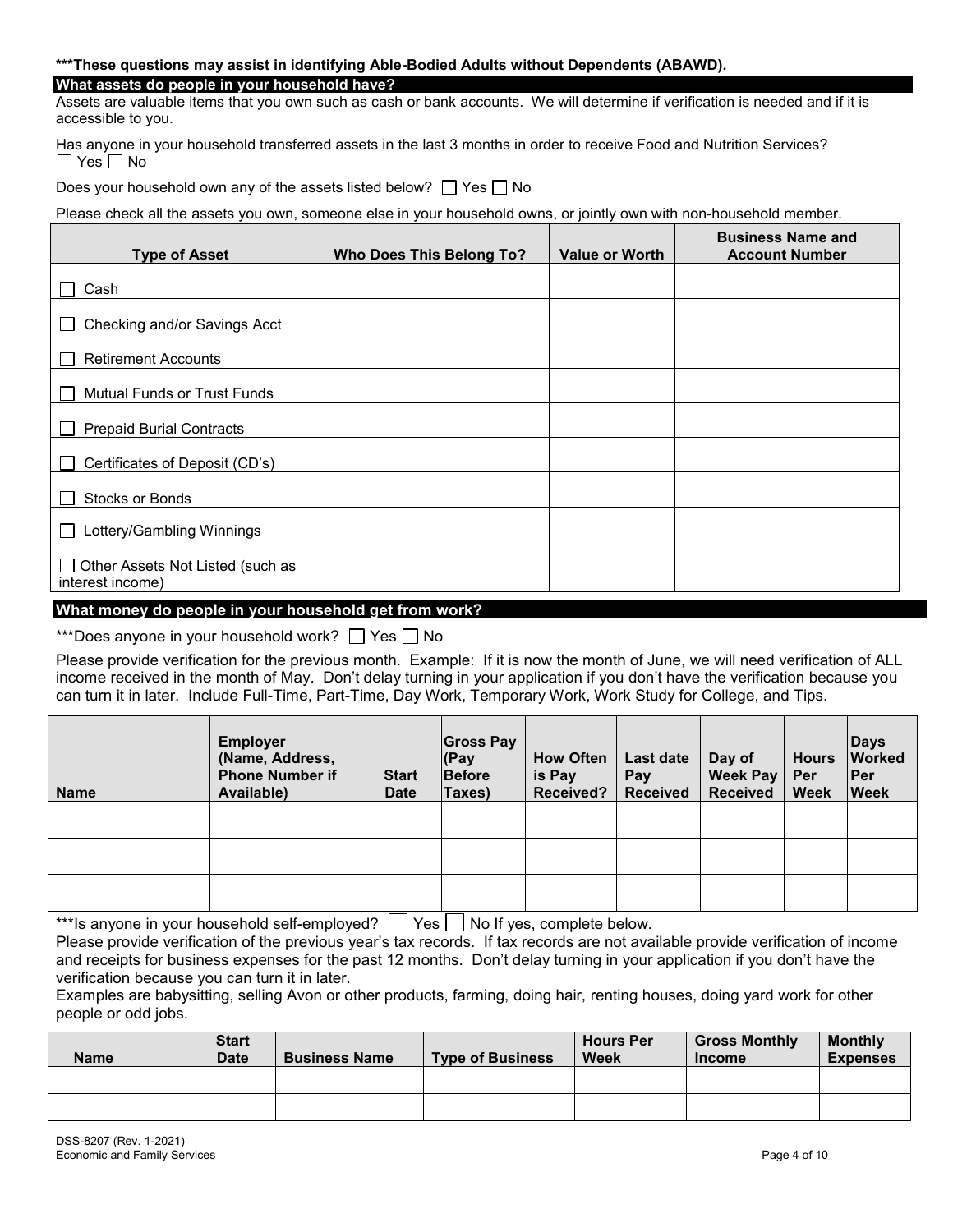# **\*\*\*These questions may assist in identifying Able-Bodied Adults without Dependents (ABAWD).**

Is anyone getting ready to start a new job?  $\Box$  Yes  $\Box$  No If yes, complete below.

| <b>Name</b> | <b>Employer</b><br>(Name, Address, Phone<br><b>Number If Available)</b> | <b>Start</b><br>Date | <b>Gross</b><br>Pay<br>(Pay<br><b>Before</b><br>Taxes) | <b>How Often</b><br>is Pay<br>Received? | Date of<br><b>First Pay</b><br><b>Received</b> | Day of the   Hours   Days<br>Week Pay<br><b>Received</b> | Per<br>Week | <b>Worked</b><br><b>Per Week</b> |
|-------------|-------------------------------------------------------------------------|----------------------|--------------------------------------------------------|-----------------------------------------|------------------------------------------------|----------------------------------------------------------|-------------|----------------------------------|
|             |                                                                         |                      |                                                        |                                         |                                                |                                                          |             |                                  |
|             |                                                                         |                      |                                                        |                                         |                                                |                                                          |             |                                  |
|             |                                                                         |                      |                                                        |                                         |                                                |                                                          |             |                                  |

\*\*\*Has anyone stopped working in the past 30 days?  $\Box$  Yes  $\Box$  No If yes, please complete below.

| <b>Name</b>                                                            | <b>Employer</b><br>(Name, Address, Phone)<br><b>Number if Available)</b> | <b>End Date</b> | Date Last Pay<br><b>Received or Will</b><br><b>Be Received</b> | <b>Gross</b><br><b>Amount of</b><br><b>Last Pay</b> | <b>Total Hours</b><br>Worked in<br>Past 30<br><b>Days</b> | <b>Reason</b><br><b>Stopped</b><br><b>Working</b> |  |  |
|------------------------------------------------------------------------|--------------------------------------------------------------------------|-----------------|----------------------------------------------------------------|-----------------------------------------------------|-----------------------------------------------------------|---------------------------------------------------|--|--|
|                                                                        |                                                                          |                 |                                                                |                                                     |                                                           |                                                   |  |  |
|                                                                        |                                                                          |                 |                                                                |                                                     |                                                           |                                                   |  |  |
|                                                                        |                                                                          |                 |                                                                |                                                     |                                                           |                                                   |  |  |
| Yes<br>No If yes, who?<br>Is anyone a migrant or seasonal farm worker? |                                                                          |                 |                                                                |                                                     |                                                           |                                                   |  |  |
| Date started working?                                                  |                                                                          |                 |                                                                |                                                     |                                                           |                                                   |  |  |
| Place working & phone number?                                          |                                                                          |                 |                                                                |                                                     |                                                           |                                                   |  |  |

Is anyone on strike?  $\Box$  Yes  $\Box$  No If yes, who?

Last date worked? \_\_\_\_\_\_\_\_\_\_\_\_\_\_\_Place worked & phone number?

# **Tell us about any volunteer work or participation in a work training program.**

\*\*\*Does anyone work as a volunteer or participate in a work training program?  $\Box$  Yes  $\Box$  No

| <b>Name</b> | <b>Name of Volunteer Site</b><br>or Work Training<br>Program | <b>Site Address and Phone Number (if</b><br>Available) | <b>Start</b><br><b>Date</b> | End<br><b>Date</b> | <b>Hours</b><br>Per<br><b>Week</b> |
|-------------|--------------------------------------------------------------|--------------------------------------------------------|-----------------------------|--------------------|------------------------------------|
|             |                                                              |                                                        |                             |                    |                                    |
|             |                                                              |                                                        |                             |                    |                                    |
|             |                                                              |                                                        |                             |                    |                                    |

# **What money does your household get from other sources?**

We need to know the money or checks you get other than from work. Please check off all of the following that applies to your household:

| Adoption, Foster Care, or Guardianship Payments                       | Social Security***                        |
|-----------------------------------------------------------------------|-------------------------------------------|
| Annuities, Pensions, or Retirement                                    | Special Assistance (SA)***                |
| Alimony                                                               | Supplemental Security Income (SSI)***     |
| Child Support from parent or $\Box$ Child Support from the Court      | Unemployment Benefits***                  |
| Educational Scholarships***                                           | Veterans Benefits***                      |
| <b>Military Allotment</b>                                             | Work First/TANF***                        |
| Money from friends or relatives that is not a loan and you don't have | Interest and Dividends                    |
| to pay back                                                           | Workers Compensation***                   |
| □ Payments for the sale of an asset (such as a car, boat, mobile home | Other                                     |
| or house)                                                             | My Household does not get any other money |
| $\Box$ Private Disability***                                          |                                           |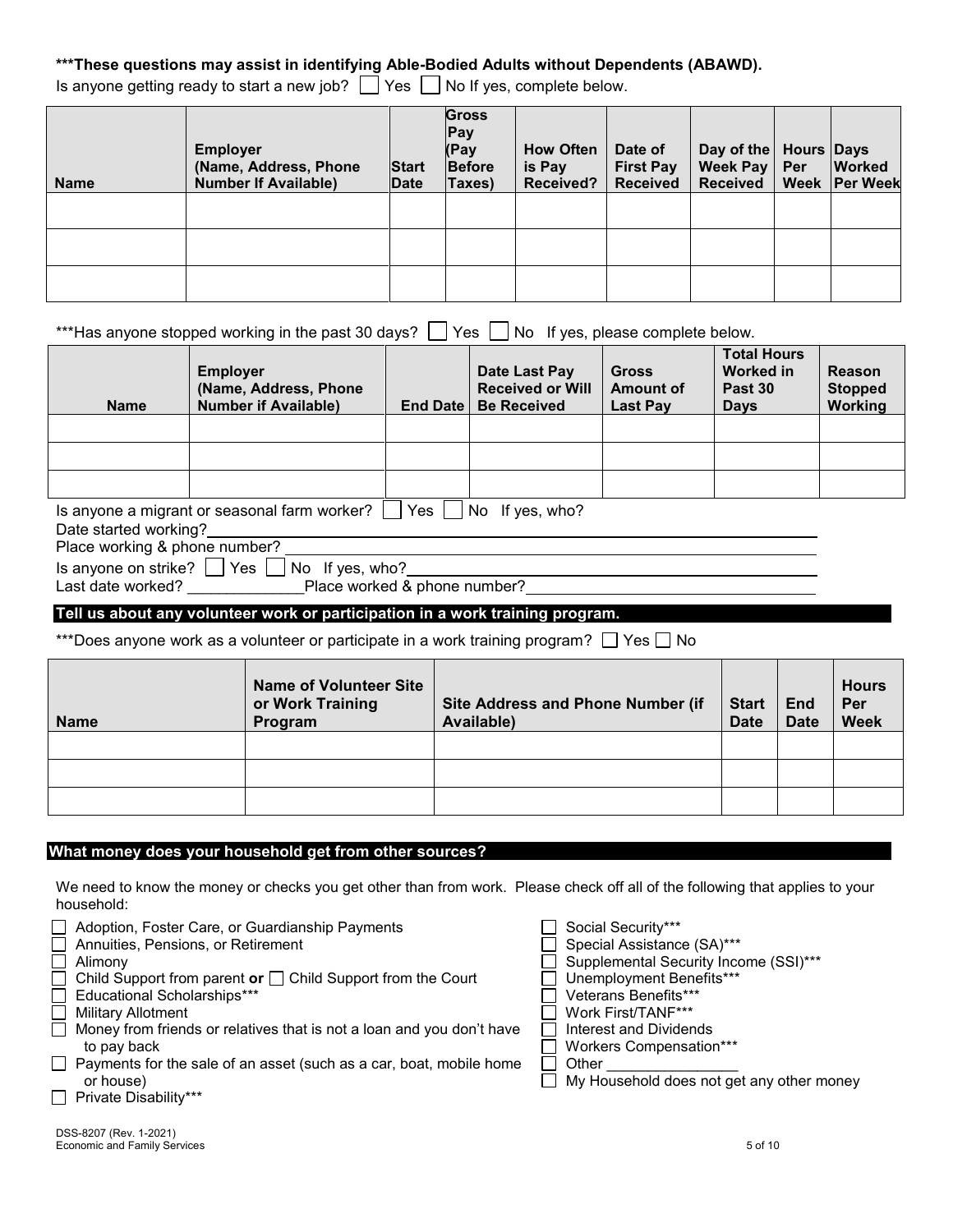# **\*\*\*These questions may assist in identifying Able-Bodied Adults without Dependents (ABAWD).**

For all items checked above, complete below:

| Type of<br><b>Money</b> | Who Gets the<br>Money? | <b>Who Gives the</b><br>Money? | <b>Phone Number and Address of</b><br><b>Person/Organization That Gives You</b><br><b>Money</b> | <b>How</b><br>Much? | <b>How</b><br>Often? | Date Last<br><b>Received</b> |
|-------------------------|------------------------|--------------------------------|-------------------------------------------------------------------------------------------------|---------------------|----------------------|------------------------------|
|                         |                        |                                |                                                                                                 |                     |                      |                              |
|                         |                        |                                |                                                                                                 |                     |                      |                              |
|                         |                        |                                |                                                                                                 |                     |                      |                              |
|                         |                        |                                |                                                                                                 |                     |                      |                              |

Is any of the income listed above child support?  $\Box$  Yes  $\Box$  No If yes, is the child support court ordered?  $\Box$  Yes  $\Box$  No If yes, what is the Court Order Number \_\_\_\_\_\_\_\_\_\_\_\_\_ Date Established \_\_\_\_\_\_\_\_\_\_\_ Obligated Amount \_\_\_\_\_\_\_?

# **Please tell us about your household bills.**

| Please complete this section for all expenses your household is responsible for paying. |  |  |
|-----------------------------------------------------------------------------------------|--|--|
|                                                                                         |  |  |

| <b>Expense Type</b>                                                                                                                                                                                                                        | Name, Address, Phone Number to<br><b>Whom You Pay the Bill</b>                                                          | <b>Amount</b><br><b>Billed</b>           | <b>How</b><br><b>Often</b><br>Paid? | Bill?                               | Who Pays the                      |  |  |
|--------------------------------------------------------------------------------------------------------------------------------------------------------------------------------------------------------------------------------------------|-------------------------------------------------------------------------------------------------------------------------|------------------------------------------|-------------------------------------|-------------------------------------|-----------------------------------|--|--|
| Rent or Mortgage                                                                                                                                                                                                                           |                                                                                                                         |                                          |                                     |                                     |                                   |  |  |
| Lot Rent                                                                                                                                                                                                                                   |                                                                                                                         |                                          |                                     |                                     |                                   |  |  |
| Property Taxes (If not<br>included in mortgage)                                                                                                                                                                                            |                                                                                                                         |                                          |                                     |                                     |                                   |  |  |
| Homeowners Insurance (If<br>not included in mortgage)                                                                                                                                                                                      |                                                                                                                         |                                          |                                     |                                     |                                   |  |  |
| Homeowners Dues (HOA)                                                                                                                                                                                                                      |                                                                                                                         |                                          |                                     |                                     |                                   |  |  |
|                                                                                                                                                                                                                                            | Check the boxes next to the utility cost your household is responsible for paying that is paid separate from your rent. |                                          |                                     |                                     |                                   |  |  |
|                                                                                                                                                                                                                                            | Electricity □ LP/Natural Gas □ Utility Excess (Public Housing) □ Water/Sewage □ Garbage/Trash                           |                                          |                                     |                                     |                                   |  |  |
|                                                                                                                                                                                                                                            | □ Telephone/Cell Phone Name of phone company ___________________________________                                        |                                          |                                     |                                     |                                   |  |  |
|                                                                                                                                                                                                                                            |                                                                                                                         |                                          |                                     |                                     |                                   |  |  |
| Did you get a Low-Income Energy Assistance Program (LIEAP) check in another state or at your current residence that was<br>more than \$20 in the recent month or within the past 12 months? □ Yes □ No If yes, who _______________________ |                                                                                                                         |                                          |                                     |                                     |                                   |  |  |
| Do you receive Section 8 or HUD Assistance? □ Yes □ No                                                                                                                                                                                     |                                                                                                                         |                                          |                                     |                                     |                                   |  |  |
| <b>Help Paying Bills</b>                                                                                                                                                                                                                   |                                                                                                                         |                                          |                                     |                                     |                                   |  |  |
| Does any agency, organization, or person (including Section 8) outside your household help pay any of your rent or<br>utilities? $\Box$ Yes $\Box$ No If yes, complete questions below.                                                    |                                                                                                                         |                                          |                                     |                                     |                                   |  |  |
| <b>Which Bill is Paid?</b>                                                                                                                                                                                                                 | Name, Address, Phone Number of the<br>Person That Pays the Bill?                                                        | Was the<br><b>Money Given</b><br>to You? | <b>Amount</b><br>Paid               | <b>How</b><br><b>Often</b><br>Paid? | Date of<br>Last<br><b>Payment</b> |  |  |
|                                                                                                                                                                                                                                            |                                                                                                                         | $Yes \Box No$                            |                                     |                                     |                                   |  |  |
|                                                                                                                                                                                                                                            |                                                                                                                         | Yes $\Box$<br>No                         |                                     |                                     |                                   |  |  |
|                                                                                                                                                                                                                                            |                                                                                                                         | $\square$ Yes $\square$ No               |                                     |                                     |                                   |  |  |

 $\Box$  Yes  $\Box$  No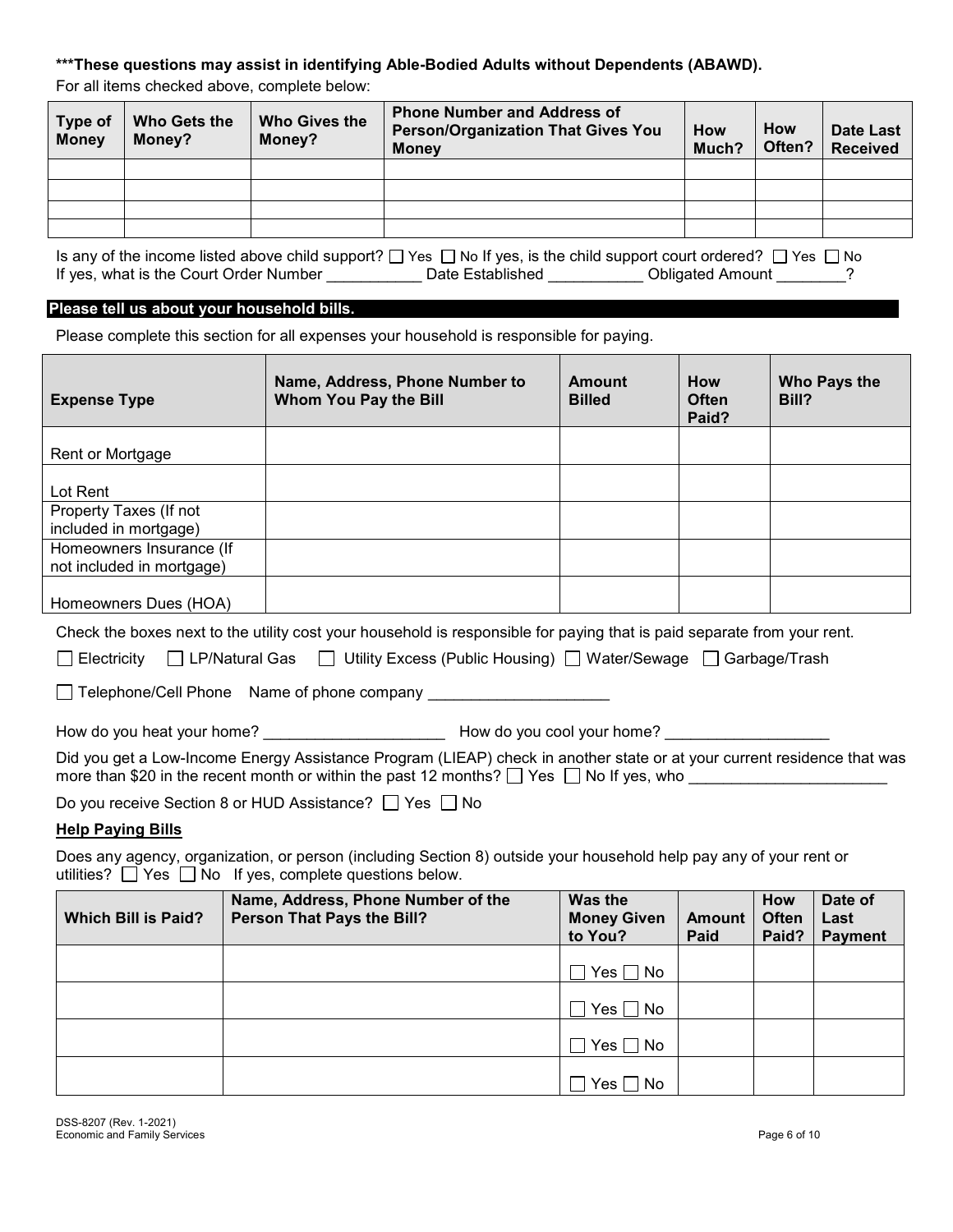#### **Please tell us about your other bills.**

Do you or anyone in your household pay for child or disabled adult care?  $\Box$  Yes  $\Box$  No If yes, complete questions below. Child/disabled adult care transportation expenses \$

| <b>Who Gets</b><br>the Care? | <b>Who Pays</b><br>for the<br>Care? | Name, Address, Phone<br><b>Number of Care Provider or</b><br><b>Babysitter</b> | <b>How</b><br><b>Much</b><br>is<br>Paid? | <b>How</b><br><b>Often</b><br>Paid? | <b>Start</b><br><b>Date</b> | Why is<br>Care<br>Needed? | Date of<br>Last<br><b>Payment</b> | <b>Number</b><br><b>of</b><br><b>Hours</b><br>Per<br><b>Week</b> |
|------------------------------|-------------------------------------|--------------------------------------------------------------------------------|------------------------------------------|-------------------------------------|-----------------------------|---------------------------|-----------------------------------|------------------------------------------------------------------|
|                              |                                     |                                                                                |                                          |                                     |                             |                           |                                   |                                                                  |
|                              |                                     |                                                                                |                                          |                                     |                             |                           |                                   |                                                                  |
|                              |                                     |                                                                                |                                          |                                     |                             |                           |                                   |                                                                  |

Does any agency, organization or person outside your household help pay any of your childcare?  $\Box$  Yes  $\Box$  No If yes, complete questions below.

| <b>Which Bill is Paid?</b> | Name, Address, Phone Number of the Person That Pays the<br><b>Bill</b> | Amount<br>Paid | How<br><b>Often</b><br>Paid? | Date of<br>Last<br><b>Payment</b> |
|----------------------------|------------------------------------------------------------------------|----------------|------------------------------|-----------------------------------|
|                            |                                                                        |                |                              |                                   |
|                            |                                                                        |                |                              |                                   |
|                            |                                                                        |                |                              |                                   |

## **Court Ordered Child Support**

Does your household pay court ordered child support for children outside your home? Include court ordered health insurance payments.  $\Box$  Yes  $\Box$  No If yes, complete questions below.

| Who Pays the<br><b>Child Support?</b> | Name of<br>Child? | Name, Address and Phone Number of<br><b>Person That Pays the Child Support</b> | Amount<br>Paid | <b>Start</b><br><b>Date</b> | <b>How</b><br><b>Often</b><br>Paid? | Date of<br>Last<br><b>Payment</b> |
|---------------------------------------|-------------------|--------------------------------------------------------------------------------|----------------|-----------------------------|-------------------------------------|-----------------------------------|
|                                       |                   |                                                                                |                |                             |                                     |                                   |
|                                       |                   |                                                                                |                |                             |                                     |                                   |
|                                       |                   |                                                                                |                |                             |                                     |                                   |

## **Medical Bills for Disabled or Age 60 or Over**

**(***A disabled person usually gets disability payments from a government agency such as Social Security, SSI, Veterans Benefits for 100% Disability, or Medicaid for disabled persons.)*

Is anyone age 60 or over or disabled?  $\Box$  Yes  $\Box$  No If yes, who? \_\_\_\_\_\_\_\_\_\_\_\_\_\_\_\_\_\_\_\_\_\_\_. When did the disability begin? \_\_\_\_\_\_\_\_\_\_\_\_\_\_\_\_\_\_\_\_\_\_\_\_\_\_\_Who made the disability determination? \_\_

If yes, we need to know the medical bills you have or are responsible for paying. Medical bills include, but are not limited to:

- Health and hospital insurance premiums or copayments
- Food and/or veterinary care for a trained service animal
- Transportation and lodging to get medical treatment
- Medicare Premiums
- Doctor and hospital bills
- Prescription and over-the-counter medications and medical supplies such as aspirin, diabetic supplies and eyeglasses
- Rental and purchase of medical equipment and supplies
- Prescribed eyeglasses and contact lenses
- Dentures, hearing aids, and prostheses
- Payments for aides, attendants, and nurses

| Type of<br><b>Expense</b> | When Did the<br><b>Expense Start?</b> | Name, Address, Phone Number of<br><b>Medical Provider</b> | Amount<br>Paid | How<br><b>Often</b><br>Paid? | Date of<br>Last<br><b>Payment</b> |
|---------------------------|---------------------------------------|-----------------------------------------------------------|----------------|------------------------------|-----------------------------------|
|                           |                                       |                                                           |                |                              |                                   |

Does any agency, organization or person outside your household help pay any of your medical bills?  $\Box$  Yes  $\Box$  No If yes, complete below.

Who Pays the Bill? \_\_\_\_\_\_\_\_\_\_\_\_\_\_\_\_\_\_Which Bill Is Paid? \_\_\_\_\_\_\_\_\_\_\_\_\_\_\_\_\_\_\_\_\_\_\_ Amount per month \_\_\_\_\_\_\_\_\_\_\_\_ Who Pays the Bill? \_\_\_\_\_\_\_\_\_\_\_\_\_\_\_ Which Bill Is Paid? \_\_\_\_\_\_\_\_\_\_\_\_\_\_\_ Amount per month \_\_\_\_\_\_\_\_\_\_\_\_\_\_\_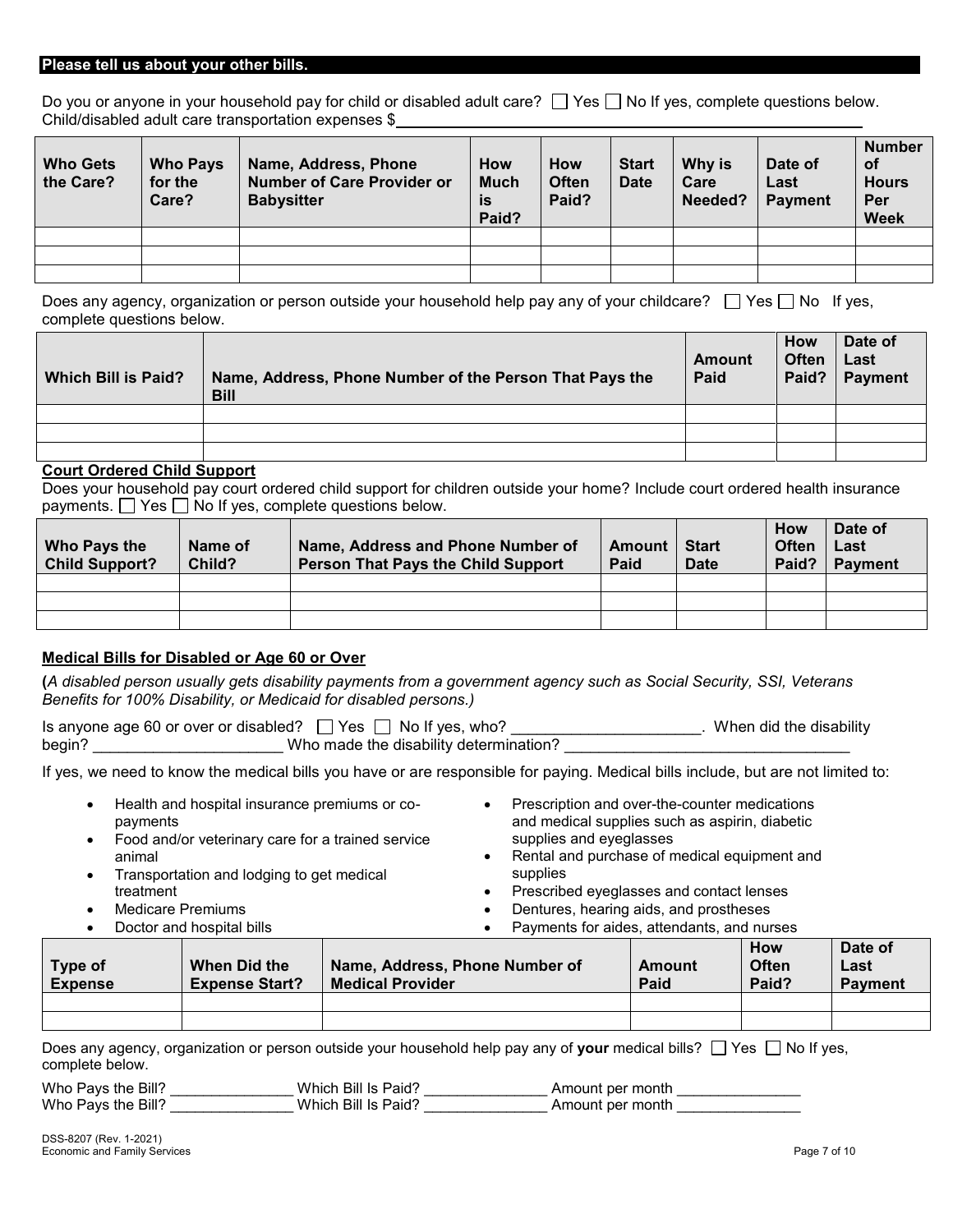# **By signing this application, I am stating that:**

- 1. I have told the truth on this form and I **did not lie or hide information to get benefits that my household should not get.**
- 2. I understand the Food and Nutrition Services rules and what I must do to get Food and Nutrition Services.
- 3. I agree to provide information about what I have said so that my application can be processed. I am aware the information I give may be disclosed to other Federal and State agencies for official examination and to law enforcement officials for the purpose of apprehending persons fleeing to avoid the law.
- 4. I give permission to the local agency to get proof of what I have said from any person, business or other outside agencies, but not limited to: employers, banks, savings and loans, landlords, etc.
- 5. Under penalty of perjury, I have told the truth about information on the application, including the information concerning citizenship and alien status for all the members applying for benefits/assistance.
- 6. I understand my expenses may be used to figure my Food and Nutrition Services amount. If I do not tell you about some of my expenses and/or verify them, they may not be used in the budget to calculate the amount of my benefits.
- 7. I have read, understand, and received the Program Information and Rights and Responsibilities form.
- 8. I have the right to ask for a hearing if I think my case is wrong. I have 90 calendar days to ask for a hearing. Unless you ask for a hearing by then, you cannot have one. A household member or someone else such as a lawyer, friend, or relative can represent me at a fair hearing.
- 9. I will report lottery and/or gambling winnings in the amount of \$3,500 or more. I am aware all household members will lose eligibility to receive Food and Nutrition Services.
- 10. **I am aware of the Intentional Program Violation Penalties.** Individuals found to have committed an Intentional Program Violation either through an administrative disqualification hearing or by a Federal, State or local court, shall be ineligible to participate in the Food and Nutrition Services: **For A Period of Twelve months for the first Intentional Program Violation, Twenty-four months for the second violation and Permanently for the third violation of any Intentional Program Violation. Additional Program Violations:**
	- **If you use your food assistance benefits to buy nonfood items, such as alcohol or cigarettes, or to pay on credit accounts you will lose your benefits.**
	- **Giving wrong information knowingly may also mean we may reduce your benefits, you may have to repay benefits, may be subject to criminal prosecution or not able to get benefits for twenty-four months.**
	- **If a court finds you guilty of trading Food and Nutrition Services for controlled substances, you will lose Food and Nutrition Services for two years for the first violation and permanently for the second violation.**
	- **If a court finds you guilty of buying, selling, or trading benefits \$500 more, trading benefits for firearms, drug trafficking, ammunition, or explosives after August 22, 1996 you may lose Food and Nutrition Services forever.**
	- **You will not get Food and Nutrition Services for 10 years if you are found guilty of getting or trying to get Food and Nutrition Services in more than one household at a time. This penalty happens if you give wrong information about who you are or where you live.**
	- **If you intentionally break any of the rules above, you may not be able to get Food and Nutrition Services permanently and may be fined up to \$250,000 and/or jailed up to 20 years. You may also be ineligible for Food and Nutrition Services for an additional 18 months, if court ordered.**
	- **I understand the information I provided on the application will be subject to verification by Federal, State or local officials to determine if the information is factual; that if any information is incorrect, Food and Nutrition Services may be denied, and I may be subject to criminal prosecution for knowingly providing incorrect information.**

# **Voter Registration**

"If you are not registered to vote where you live now, would you like to apply to register to vote here today? ❑ **Yes** ❑ **No IF YOU DO NOT CHECK EITHER BOX, YOU WILL BE CONSIDERED TO HAVE DECIDED NOT TO REGISTER TO VOTE AT THIS TIME.**

If you want to register to vote or to update your registration, you can complete a voter registration form at [www.ncsbe.gov/n](http://www.ncsbe.gov/)vra/01, ask your caseworker or contact your local DSS for a voter registration form. **Applying to register or declining to register to vote will not affect the amount of assistance that you will be provided by this agency.** If you would like help in filling out the voter registration application form, we will help you. The decision whether to seek or accept help is yours. You may fill out the application form in private. If you believe that someone has interfered with your right to register or to decline to register to vote, your right to privacy in deciding whether to register or in applying to register to vote, or your right to choose your own political party or other political preference, you may file a complaint with the North Carolina State Board of Elections, PO Box 27255, Raleigh NC 27611-7255 or you may call the toll free number, 1-866-522-4723."

**Turn in the application to your local agency as soon as possible:** You can mail, fax or bring the application to your local agency.

| Your Signature or Authorized Representative<br>Witness Signature (if signature is an X) |                                       |                                   | Date Signed<br><b>Date Signed</b> |                    |  |  |  |
|-----------------------------------------------------------------------------------------|---------------------------------------|-----------------------------------|-----------------------------------|--------------------|--|--|--|
|                                                                                         | Middle Initial                        | Last Name                         |                                   |                    |  |  |  |
|                                                                                         | Citv                                  | State                             | Zip Code                          |                    |  |  |  |
|                                                                                         |                                       |                                   |                                   |                    |  |  |  |
|                                                                                         | Citv                                  | <b>State</b>                      | Zip Code                          |                    |  |  |  |
| Cell Phone                                                                              | Message Number                        | <b>Telephone Company Provider</b> |                                   | Language you speak |  |  |  |
|                                                                                         | (If different from residence address) |                                   |                                   |                    |  |  |  |

For information regarding the Teen Pregnancy Prevention Initiative contact your local Health Department or call the DHHS Customer Service Center at 1-866-719-0141. For information regarding services provided for Healthy Marriages contact your local agency.

**\*AGENCY USE ONLY\***

**Caseworker Signature Date of Interview** ❑ **Telephone** ❑ **Office visit**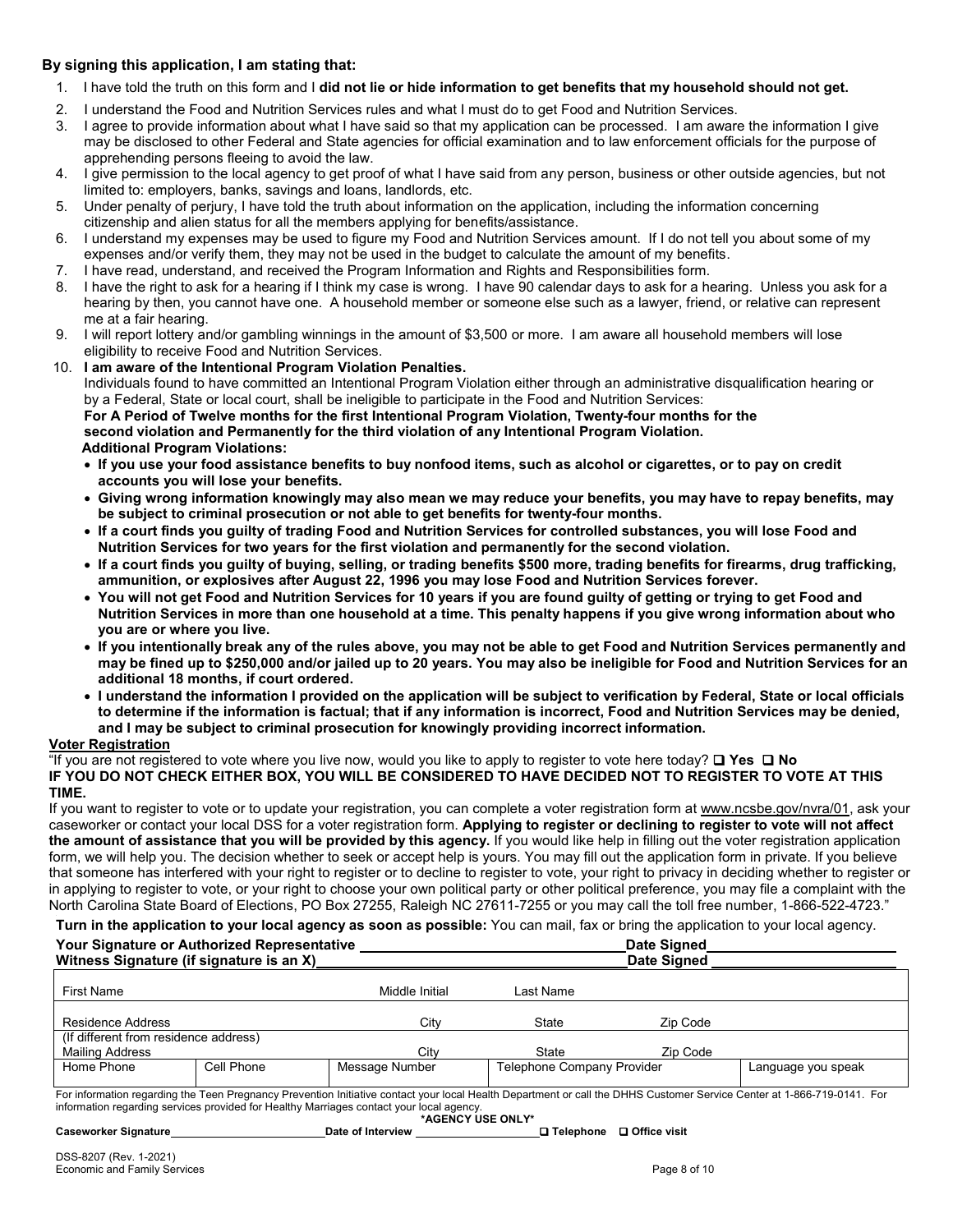## **Rights and Responsibilities**

## **Changes You Must Report and How to Report Them**

Your caseworker will give you a Change Report Form for your household's situation and explain it to you.

This form will tell you all the changes you must report to us and when to report them.

When you have a change, fill out the form and mail it to us. You may also call your caseworker or come into our office to report changes. Your caseworker will contact you about the change.

#### **Information About Social Security Numbers**

You must provide the Social Security Number (SSN) used by each person in your household that you apply for. If you need help getting a SSN, ask your caseworker for help. **We will only give Food and Nutrition Services to the eligible people who give us their SSN.** Eligible household members who apply will be able to get benefits even though some people in the household are not applying for benefits.We will use the SSN's you give us to do computer matches and check what you told us with State and Federal Agencies.

#### **Information About U.S. Citizenship and Immigration Status**

You must be a United States (U.S.) citizen **or** an eligible alien to get Food and Nutrition Services. You must also meet other Food and Nutrition Services rules.

You must provide the US Citizenship and Immigration Service (USCIS) documents used by each person in your household that you apply for. **We will only give Food and Nutrition Services to the eligible people who give us their legal USCIS documents.**  Eligible household members who apply will be able to get benefits even though some people in the household are not applying for benefits.

We will only contact USCIS to check the immigration status of the people who give us their immigration documents.

#### **Food and Nutrition Services Rules**

The following rules apply for getting and using Food and Nutrition Services:

**Don't** hide, lie or give wrong information on purpose to get Food and Nutrition Services benefits.

**Don't** use Food and Nutrition Services to buy non-food items like alcohol or tobacco.

**Don't** trade or sell your Food and Nutrition Services.

**Don't** use someone else's Food and Nutrition Services for yourself.

**Don't** use your Food and Nutrition Services for someone else.

**Don't** use your Food and Nutrition Services to pay on any kind of credit account even if it is for eligible Food and

Nutrition Services items or pay for food purchased on credit with Food and Nutrition Services benefits.

**DO** cooperate with state and federal personnel in a Quality Control review.

## **Penalties for Breaking the Rules of the Food and Nutrition Services Program**

If you intentionally break any of the rules above, you may not be able to get any more Food and Nutrition Services from one year to permanently and may be fined up to \$250,000 and/or jailed up to twenty years or both. You may also be subject to prosecution under applicable Federal and State laws. You may also be barred from the Food and Nutrition Services an additional 18 months if court ordered.

Giving wrong information may also mean we will reduce your benefits, or you may be required to repay benefits.

If a court finds you guilty of buying, selling, or trading \$500 or more after August 22, 1996 in Food and Nutrition Services, you may lose Food and Nutrition Services permanently.

If a court finds you guilty of trading Food and Nutrition Services for firearms, ammunition, or explosives after August 22, 1996 you will lose Food and Nutrition Services permanently.

If a court finds you guilty of trading Food and Nutrition Services for controlled substances, you will lose Food and Nutrition Services for two years the first time and permanently.

You will not get Food and Nutrition Services for 10 years if you are found guilty of getting or trying to get Food and Nutrition Services in more than one household at a time. This penalty happens if you give wrong information about who you are or where you live.

#### **Information About Hearings**

You have the right to ask for a hearing in person, by telephone or in writing, if you think your case is wrong. You have 90 calendar days to ask for a hearing. Unless you ask for a hearing by then, you cannot have one. A household member or someone else such as a lawyer, friend, or relative can represent you at a fair hearing. Free legal advice may be available. Contact Legal Aid of North Carolina office at 1-866-219-5262, Street: 224 South Dawson St. Raleigh, NC 27601, Mailing: PO Box 26087 Raleigh, NC 27611.

Some people have to work or attend training to get Food and Nutrition Services. If this is true for you or for other people in your household, we will tell you. You will have to follow the rules about work and training to get Food and Nutrition Services.